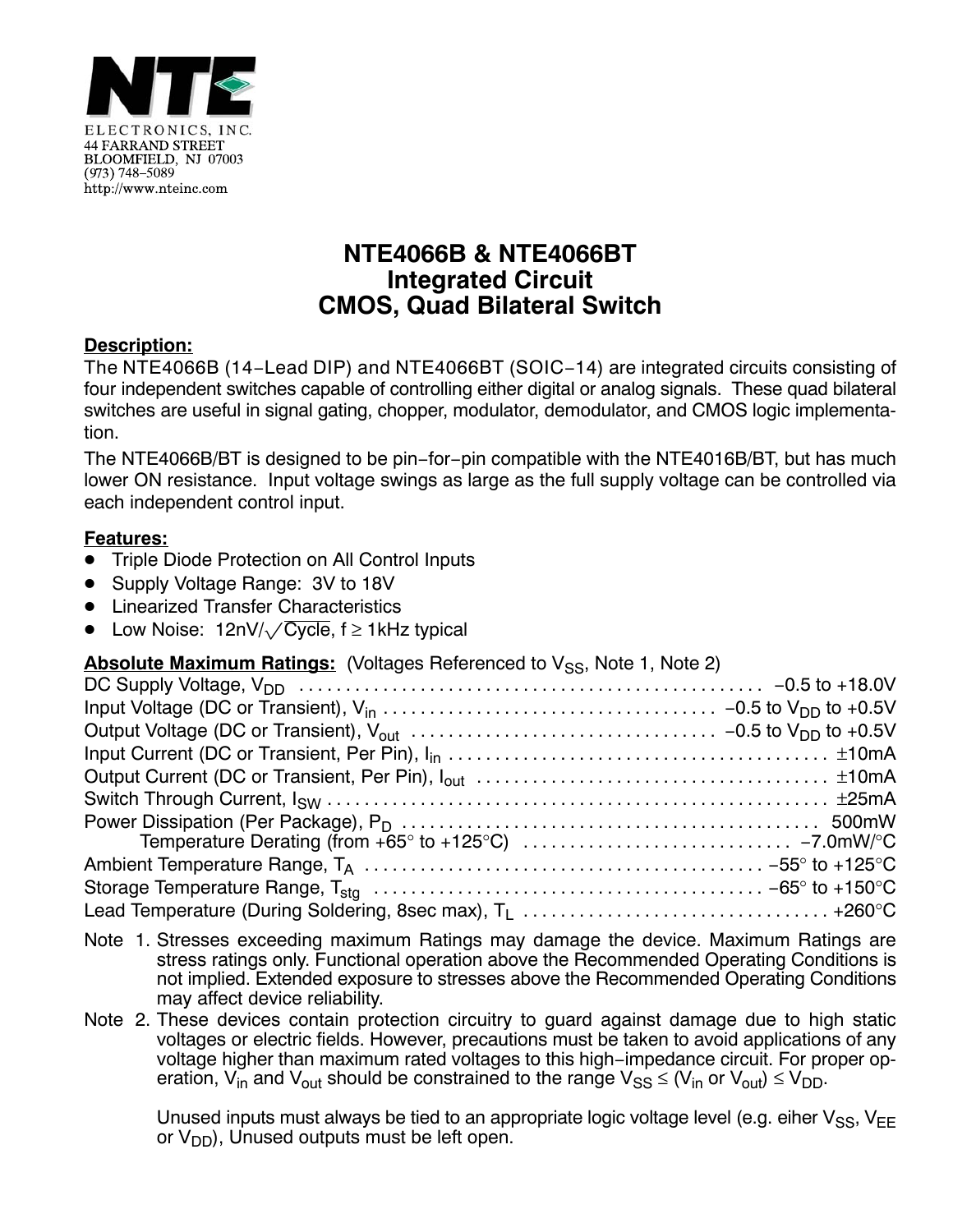### **Electrical Characteristics:** (Note 3)

|                                                                               |                                                                         |                          |                                                                                                               | $-55^{\circ}$ C          |                          |                                 | $+25^{\circ}$ C                 |                          |                          | $+125^{\circ}C$          |                 |
|-------------------------------------------------------------------------------|-------------------------------------------------------------------------|--------------------------|---------------------------------------------------------------------------------------------------------------|--------------------------|--------------------------|---------------------------------|---------------------------------|--------------------------|--------------------------|--------------------------|-----------------|
| <b>Parameter</b>                                                              | <b>V<sub>DD</sub></b><br>Vdc<br><b>Test Conditions</b><br><b>Symbol</b> |                          | Min                                                                                                           | Max                      | Min                      | <b>Typ</b>                      | <b>Max</b>                      | Min                      | <b>Max</b>               | <b>Unit</b>              |                 |
| Supply Requirements (Voltages Referenced to $V_{FF}$ )                        |                                                                         |                          |                                                                                                               |                          |                          |                                 |                                 |                          |                          |                          |                 |
| Power Supply Voltage<br>Range                                                 | $V_{DD}$                                                                |                          |                                                                                                               | 3                        | 18                       | 3                               | $\overline{\phantom{0}}$        | 18                       | 3                        | 18                       | $\mathsf{V}$    |
| Quiescent Current Per<br>5<br>$I_{DD}$                                        |                                                                         | Control Inputs:          | $\overline{\phantom{a}}$                                                                                      | 0.25                     | $\overline{a}$           | 0.005                           | 0.25                            | $\overline{\phantom{a}}$ | 7.5                      | μA                       |                 |
| Package                                                                       |                                                                         | 10                       | $V_{in}$ = $V_{SS}$ or $V_{DD}$ ,<br>Switch $\overline{1}/\overline{0}$ : $V_{SS} \leq V_{1/0} \leq V_{DD}$ , | $\overline{\phantom{0}}$ | 0.5                      | $\overline{\phantom{0}}$        | 0.010                           | 0.5                      | $\overline{\phantom{a}}$ | 15                       | μA              |
|                                                                               |                                                                         | 15                       | and $\Delta V_{switch} \leq 500$ mV, Note 4                                                                   | $\overline{\phantom{0}}$ | 1.0                      | $\overline{a}$                  | 0.015                           | 1.0                      |                          | 30                       | μA              |
| <b>Total Supply Current</b>                                                   | $I_{D(AV)}$                                                             | 5                        | $T_A = +25^{\circ}C$ only (The channel                                                                        |                          |                          |                                 | $(0.07 \mu A/kHz)$ f + $I_{DD}$ |                          |                          |                          | μA              |
| (Dynamic Plus<br>Quiescent, Per Package)                                      |                                                                         | 10                       | component, $(V_{in} - V_{out}) / R_{on}$ , is<br>not included)                                                | <b>Typical</b>           |                          | $(0.20 \mu A/kHz)$ f + $I_{DD}$ |                                 |                          |                          | μA                       |                 |
|                                                                               |                                                                         | 15                       |                                                                                                               |                          |                          |                                 | $(0.36\mu A/kHz)$ f + $I_{DD}$  |                          |                          |                          | μA              |
| <b>Control Inputs (Voltages Referenced to Vss)</b>                            |                                                                         |                          |                                                                                                               |                          |                          |                                 |                                 |                          |                          |                          |                 |
| Low-Level Input Voltage                                                       | $V_{IL}$                                                                | 5                        | $R_{on}$ = per spec,                                                                                          | $\overline{a}$           | 1.5                      | $\overline{a}$                  | 2.25                            | 1.5                      | $\overline{\phantom{a}}$ | 1.5                      | $\mathsf{V}$    |
|                                                                               |                                                                         | 10                       | $I_{off}$ = per spec                                                                                          | $\overline{\phantom{0}}$ | 3.0                      | $\overline{\phantom{0}}$        | 4.50                            | 3.0                      | $\overline{\phantom{a}}$ | 3.0                      | V               |
|                                                                               |                                                                         | 15                       |                                                                                                               | $\overline{\phantom{0}}$ | 4.0                      | $\overline{a}$                  | 6.75                            | 4.0                      |                          | 4.0                      | $\mathsf{V}$    |
| High-Level Input Voltage                                                      | $V_{\text{IH}}$                                                         | 5                        | $R_{on}$ = per spec,                                                                                          | 3.5                      | $\overline{\phantom{a}}$ | 3.5                             | 2.75                            | $\overline{a}$           | 3.5                      | $\overline{\phantom{a}}$ | V               |
|                                                                               |                                                                         | 10                       | $I_{off}$ = per spec                                                                                          | 7.0                      | $\overline{\phantom{a}}$ | 7.0                             | 5.50                            | $\overline{a}$           | 7.0                      | $\overline{a}$           | $\mathsf{V}$    |
|                                                                               |                                                                         | 15                       |                                                                                                               | 11.0                     | $\overline{\phantom{a}}$ | 11.0                            | 8.25                            | $\overline{a}$           | 11.0                     | $\overline{\phantom{0}}$ | $\mathsf{V}$    |
| Input Leakage Current                                                         | $I_{in}$                                                                | 15                       | $V_{in} = 0$ or $V_{DD}$                                                                                      | $\overline{\phantom{0}}$ | ±0.1                     | $\overline{\phantom{0}}$        | ±0.00001                        | ±0.1                     | $\overline{\phantom{a}}$ | ±1.0                     | μA              |
| Input Capacitance                                                             | $C_{in}$                                                                |                          |                                                                                                               | $\overline{\phantom{0}}$ |                          | $\overline{\phantom{0}}$        | 5.0                             | 7.5                      |                          |                          | pF              |
| Switches In/Out (Voltages Referenced to V <sub>SS</sub> )                     |                                                                         |                          |                                                                                                               |                          |                          |                                 |                                 |                          |                          |                          |                 |
| Recommended<br>Peak-to-Peak Voltage<br>Into or Out of the Switch              | V <sub>I/O</sub>                                                        |                          | Channel On or Off                                                                                             | 0                        | V <sub>DD</sub>          | 0                               |                                 | <b>V<sub>DD</sub></b>    | 0                        | V <sub>DD</sub>          | V <sub>PP</sub> |
| Recommended Static or<br><b>Dynamic Voltage Across</b><br>the Switch (Note 4) | $\Delta\rm{V}_{switch}$                                                 | $\overline{\phantom{0}}$ | Channel On                                                                                                    | $\mathbf{0}$             | 600                      | 0                               | $\overline{\phantom{0}}$        | 600                      | 0                        | 300                      | mV              |
| Output Offset Voltage                                                         | $\overline{V}_{00}$                                                     |                          | $V_{in} = 0V$ , No Load                                                                                       | $\overline{\phantom{0}}$ |                          | $\overline{\phantom{0}}$        | 10                              | $\overline{a}$           | $\overline{a}$           |                          | μV              |
| On Resistance                                                                 | $R_{on}$                                                                | 5                        | $\Delta V_{switch} \leq 500$ mV (Note 4)                                                                      | $\overline{\phantom{a}}$ | 800                      | $\overline{\phantom{0}}$        | 250                             | 1050                     | $\overline{\phantom{a}}$ | 1200                     | Ω               |
|                                                                               |                                                                         | 10                       | $V_{in} = V_{IL}$ or $V_{IH}$ (Control), and<br>$V_{in} = 0$ to $V_{DD}$ (Switch)                             |                          | 400                      | $\overline{\phantom{0}}$        | 120                             | 500                      |                          | 520                      | $\Omega$        |
|                                                                               |                                                                         | 15                       |                                                                                                               | -                        | 220                      | -                               | 80                              | 280                      |                          | 300                      | $\Omega$        |
| ∆On Resistance between                                                        | $\Delta R_{on}$                                                         | 5                        |                                                                                                               |                          | 70                       | $\overline{\phantom{0}}$        | 25                              | 70                       |                          | 135                      | Ω               |
| any Two Channels in the<br>Same Package                                       |                                                                         | 10                       |                                                                                                               | -                        | 50                       | $\overline{\phantom{0}}$        | $10$                            | 50                       | $\overline{\phantom{a}}$ | 95                       | $\Omega$        |
|                                                                               |                                                                         | 15                       |                                                                                                               | $\overline{\phantom{0}}$ | 45                       | $\overline{\phantom{0}}$        | 10                              | 45                       | $\overline{\phantom{a}}$ | 65                       | Ω               |
| Off-Channel Leakage<br>Current                                                | <sub>I</sub> off                                                        | 15                       | $V_{in} = V_{IL}$ or $V_{IH}$ (Control)<br>Channel to Channel or Any<br>One Channel                           | $\overline{\phantom{a}}$ | $\pm 100$                | $\overline{\phantom{a}}$        | ±0.05                           | ±100                     | $\overline{\phantom{a}}$ | $\pm 1000$               | nA              |
| Capacitance, Switch I/O                                                       | C <sub>I/O</sub>                                                        | $\overline{\phantom{0}}$ | Switch Off                                                                                                    | $\overline{\phantom{a}}$ | $\overline{\phantom{a}}$ | $\overline{\phantom{m}}$        | $10$                            | 15                       | $\overline{\phantom{a}}$ | $\overline{\phantom{a}}$ | рF              |
| Capacitance, Feedthrough<br>(Channel Off)                                     | $C_{\parallel 0}$                                                       |                          |                                                                                                               |                          |                          |                                 | 0.47                            |                          |                          |                          | pF              |

Note 3. Data labeled "Typ" is not to be used for design purposes but is intended as an indication of the device's potential performance.

Note 4. For voltage drops across the switch ( $\Delta\rm{V_{switch}}$ ) > 600mV (> 300mV at high temperatures), excessive V<sub>DD</sub> current may be drawn, i.e. the current out of the switch may contain both V<sub>DD</sub> and switch input components. The reliability of the device will be unaffected unless the Maximum Ratings are exceeded (See the first page of this data sheet).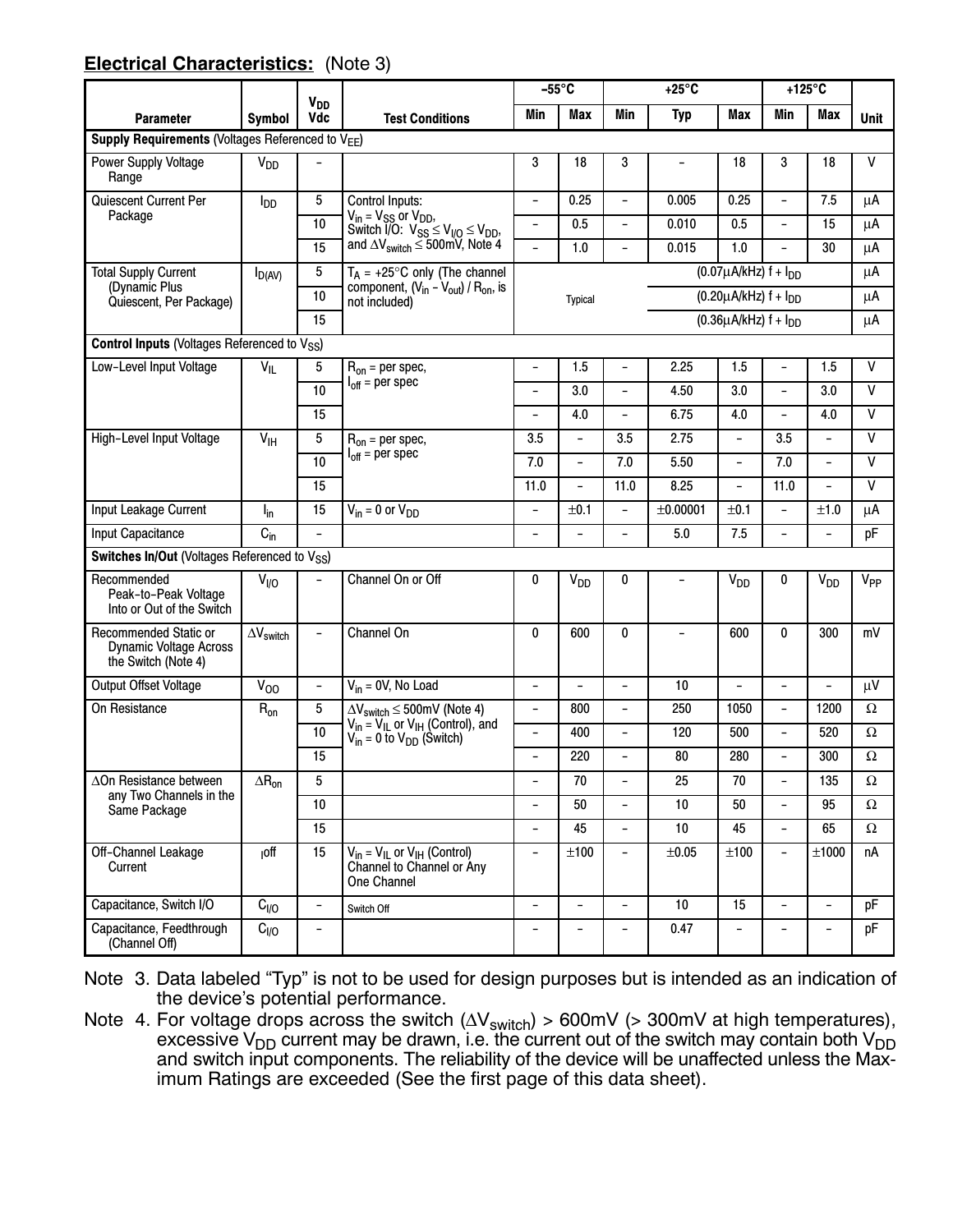| <b>Electrical Characteristics:</b> $(V_{SS} = -5V, C_L = 50pF, T_A = +25°C, Note 3, 5 unless otherwise specified)$ |  |
|--------------------------------------------------------------------------------------------------------------------|--|
|--------------------------------------------------------------------------------------------------------------------|--|

| <b>Parameter</b>                                          | <b>Symbol</b>      | V <sub>DD</sub> | <b>Test Conditions</b>                                                                                                         | Min                      | <b>Typ</b> | <b>Max</b>               | Unit       |
|-----------------------------------------------------------|--------------------|-----------------|--------------------------------------------------------------------------------------------------------------------------------|--------------------------|------------|--------------------------|------------|
| <b>Propagation Delay Times</b>                            | t <sub>PLH</sub> , | $\overline{5}$  | $t_{PLH}$ , $t_{PHL}$ = (0.17ns/pF) $C_L$ + 15.5ns                                                                             | $\overline{\phantom{0}}$ | 20         | 40                       | ns         |
| Input to Output<br>$(\dot{V}_{SS} = 0V, R_L = 10k\Omega)$ | t <sub>PHL</sub>   | 10              | $t_{PLH}$ , $t_{PHL}$ = (0.08ns/pF) $C_L$ + 6.0ns                                                                              | $\equiv$                 | 10         | 20                       | ns         |
|                                                           |                    | 15              | $t_{PLH}$ , $t_{PHL}$ = (0.06ns/pF) $C_L$ + 4.0ns                                                                              | $\overline{\phantom{0}}$ | 7.0        | 15                       | ns         |
| Control to Output<br>Output "1" to High Impedance         | t <sub>PHZ</sub>   | 5               | $V_{SS}$ = 0V, R <sub>I</sub> = 1k $\Omega$                                                                                    | —                        | 40         | 80                       | ns         |
|                                                           |                    | 10              |                                                                                                                                |                          | 35         | 70                       | ns         |
|                                                           |                    | 15              |                                                                                                                                | $\overline{\phantom{0}}$ | 30         | 60                       | ns         |
| Output "0" to High Impedance                              | t <sub>PLZ</sub>   | $\overline{5}$  |                                                                                                                                |                          | 40         | 80                       | ns         |
|                                                           |                    | 10              |                                                                                                                                |                          | 35         | 70                       | ns         |
|                                                           |                    | 15              |                                                                                                                                | $\overline{\phantom{0}}$ | 30         | 60                       | ns         |
| High Impedance to Output "1"                              | <sup>t</sup> PZH   | 5               |                                                                                                                                |                          | 60         | 120                      | ns         |
|                                                           |                    | 10              |                                                                                                                                | $\overline{\phantom{0}}$ | 20         | 40                       | ns         |
|                                                           |                    | 15              |                                                                                                                                |                          | 15         | 30                       | ns         |
| High Impedance to Output "0"                              | t <sub>PZL</sub>   | 5               |                                                                                                                                |                          | 60         | 120                      | ns         |
|                                                           |                    | 10              |                                                                                                                                | $\overline{\phantom{0}}$ | 20         | 40                       | ns         |
|                                                           |                    | 15              |                                                                                                                                |                          | 15         | 30                       | ns         |
| Second Harmonic Distortion                                |                    | 5               | $V_{in}$ = 1.77V, RMS Centered @ 0V,<br>$R_1 = 10k\Omega$ , f = 1kHz, $V_{SS} = -5V$                                           | $\overline{\phantom{0}}$ | 0.1        |                          | %          |
| Bandwidth (Switch ON)                                     |                    | 5               | $R_L = 1k\Omega$ , 20 Log V <sub>out</sub> /V <sub>in</sub> = -3dB,<br>$C_{L}$ = 50pF, $V_{in}$ = 5 $V_{P-B}$ , $V_{SS}$ = -5V | $\qquad \qquad -$        | 65         | $\overline{\phantom{0}}$ | <b>MHz</b> |
| Feedthrough Attenuation (Switch OFF)                      |                    | 5               | $V_{in} = 5V_{P-B}$ , R <sub>L</sub> = 1k $\Omega$ , f <sub>in</sub> = 1Mhz,<br>$V_{SS} = -5V$                                 | $\overline{\phantom{0}}$ | $-50$      | $\overline{\phantom{0}}$ | dB         |
| <b>Channel Separation</b>                                 |                    | 5               | $V_{in} = 5V_{P-P}$ , $R_L = 1k\Omega$ , $f_{in} = 8MHz$ ,<br>Switch A ON, Switch B OFF, $V_{SS} = -5V$                        | $\overline{\phantom{0}}$ | $-50$      |                          | dB         |
| Crosstalk, Control Input to Signal<br>Output              |                    | 5               | $V_{SS}$ = -5V, R <sub>1</sub> = 1kΩ, R <sub>L</sub> = 10kΩ,<br>Control $t_{TLH} = t_{THL} = 20$ ns                            | $\overline{\phantom{0}}$ | 300        |                          | $mV_{P-P}$ |

Note 3. Data labeled "Typ" is not to be used for design purposes, but is intended as an indication of the IC's potential performance.

Note 5. The formulas given are for the typical characteristics only at +25°C.

# **Logic Diagram and Truth Table:** (1/4 of Device Shown)